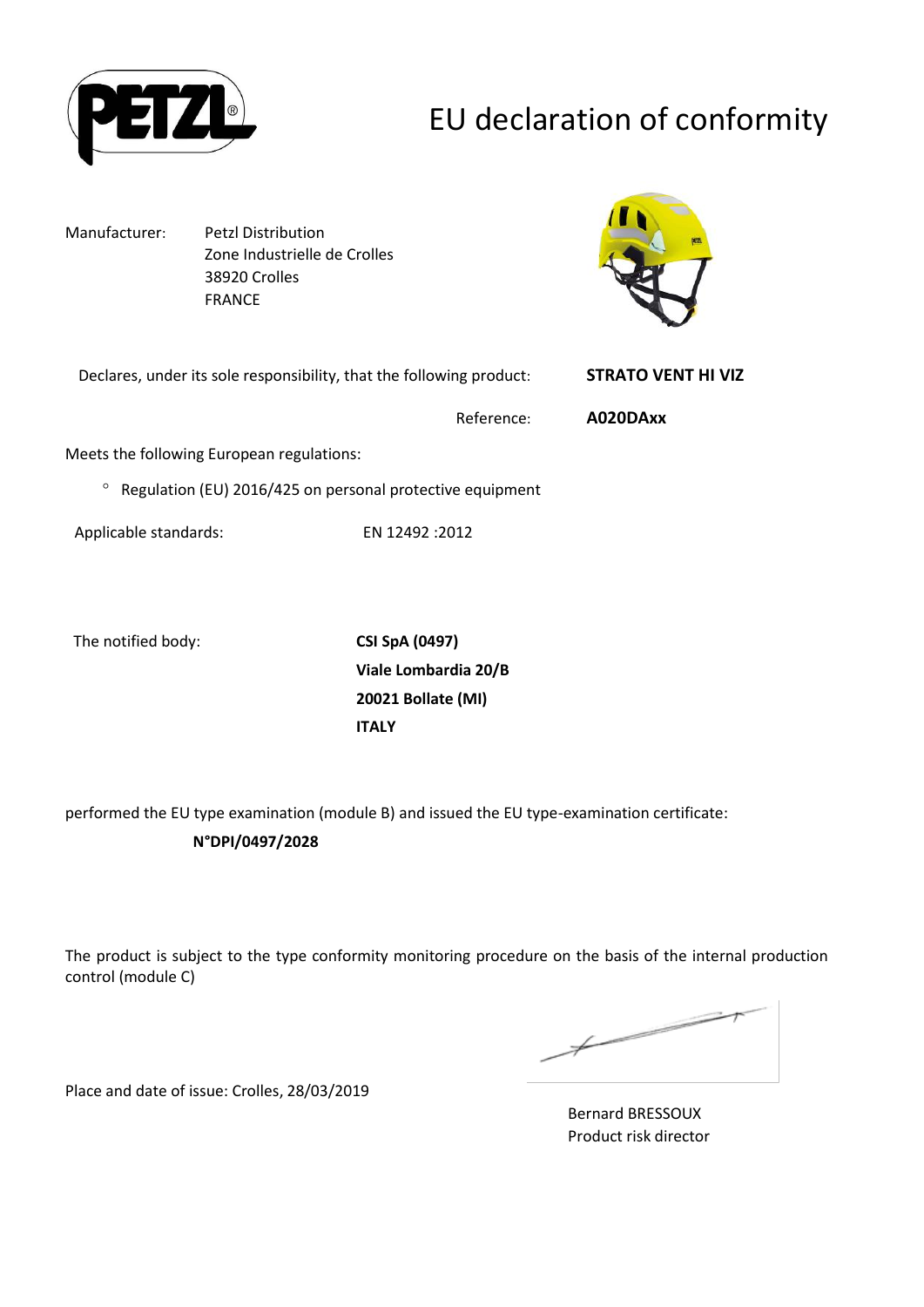

## Déclaration UE de conformité

Le fabricant: Petzl Distribution Zone Industrielle de Crolles 38920 Crolles FRANCE



| Déclare sous sa seule responsabilité que le produit suivant: | <b>STRATO VENT HI VIZ</b> |
|--------------------------------------------------------------|---------------------------|
| Référence:                                                   | A020DAxx                  |
|                                                              |                           |

Est conforme aux réglementations européennes suivantes:

<sup>o</sup> Règlement (UE) 2016/425 relatif aux équipements de protection individuelle

Normes appliquées: EN 12492 :2012

L'organisme notifié: **CSI SpA (0497)**

**Viale Lombardia 20/B 20021 Bollate (MI) ITALY**

a effectué l'examen UE de type (module B) et a établi l'attestation d'examen UE de type: **N°DPI/0497/2028**

Le produit est soumis à la procédure de suivi de la conformité au type sur la base du contrôle interne de la production (module C)

 $\overbrace{\phantom{aaaaa}}^{x}$ 

Date et lieu d'établissement: Crolles, 28/03/2019

Bernard BRESSOUX Directeur risque produit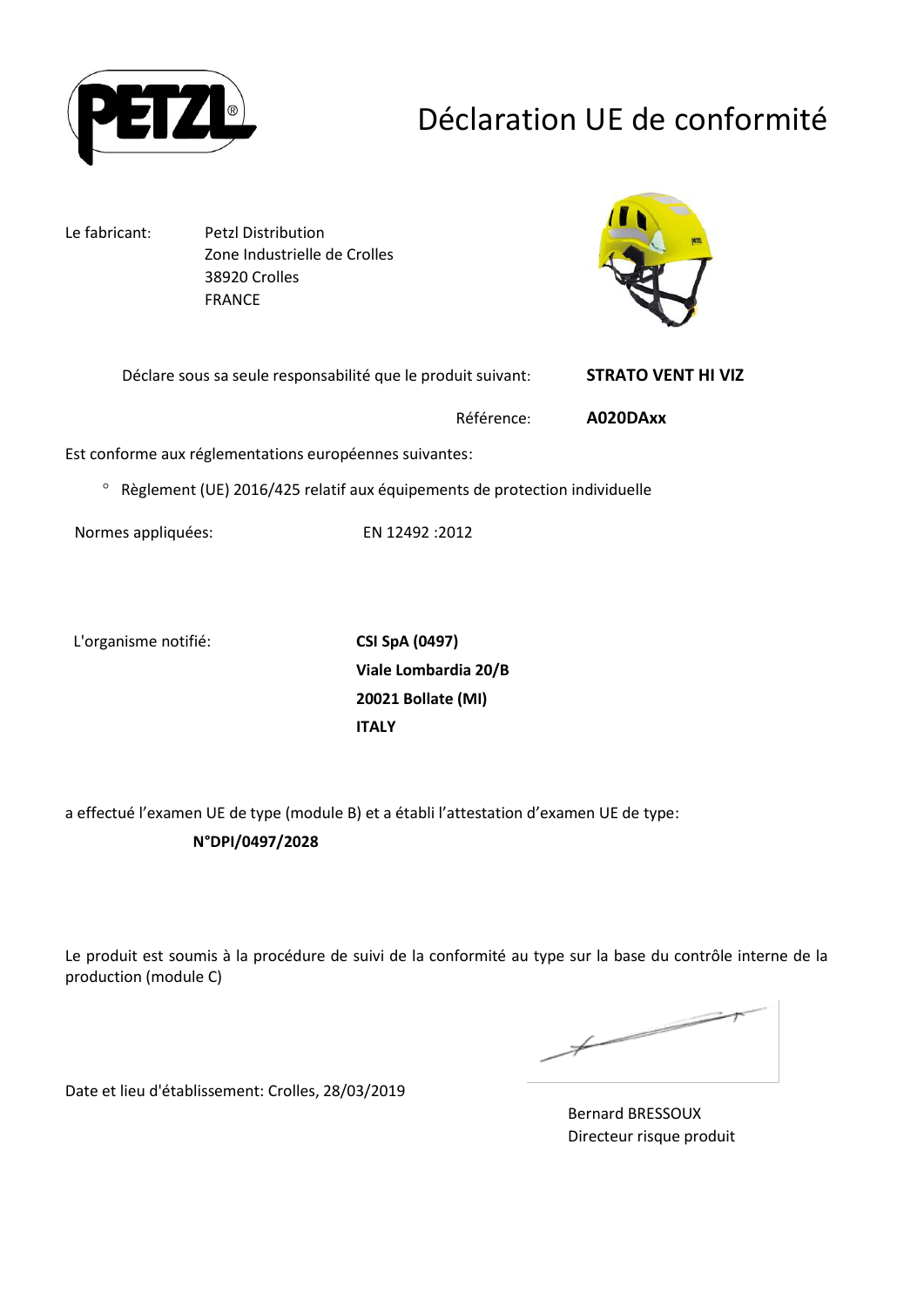

## EU-Konformitätserklärung

Der Hersteller: Petzl Distribution Zone Industrielle de Crolles 38920 Crolles FRANCE



| Erklärt in alleiniger Verantwortung, dass folgendes Produkt:            | <b>STRATO VENT HI VIZ</b> |  |
|-------------------------------------------------------------------------|---------------------------|--|
| Referenz:                                                               | A020DAxx                  |  |
| Folgende europäische Vorschriften erfüllt:                              |                           |  |
| Verordnung (EU) 2016/425 über persönliche Schutzausrüstungen<br>$\circ$ |                           |  |

Angewandte Normen: EN 12492 :2012

Die benannte Stelle: **CSI SpA (0497)**

**Viale Lombardia 20/B 20021 Bollate (MI) ITALY**

hat die EU-Baumusterprüfung (Modul B) durchgeführt und die EU-Baumusterprüfbescheinigung ausgestellt: **N°DPI/0497/2028**

Das Produkt wird dem Bewertungsverfahren hinsichtlich der Konformität mit dem Baumuster auf der Grundlage einer internen Fertigungskontrolle unterzogen (Modul C)

 $\not\!\!\!/-$ 

Ort und Datum der Ausstellung: Crolles, 28/03/2019

Bernard BRESSOUX Leiter Produktrisiko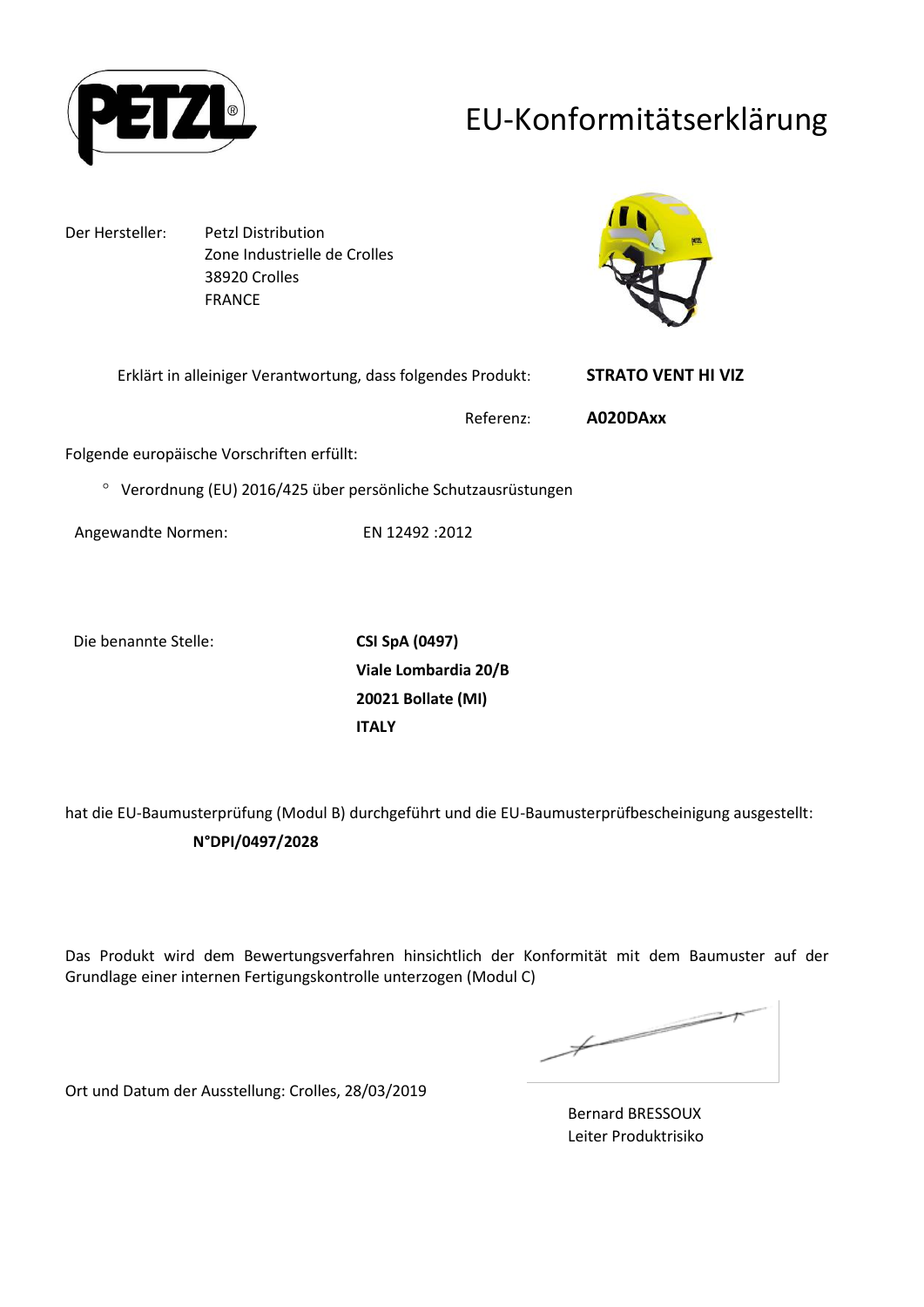

# Dichiarazione di conformità UE

Il fabbricante: Petzl Distribution Zone Industrielle de Crolles 38920 Crolles FRANCE



Dichiara sotto la sua esclusiva responsabilità che il seguente prodotto: **STRATO VENT HI VIZ** Codice: **A020DAxx**

È conforme alle seguenti normative europee:

<sup>o</sup> Regolamento (UE) 2016/425 sui dispositivi di protezione individuale

Norme applicate: EN 12492 :2012

L'organismo notificato: **CSI SpA (0497)**

**Viale Lombardia 20/B 20021 Bollate (MI) ITALY**

ha svolto l'esame UE del tipo (modulo B) e ha rilasciato il certificato di esame UE del tipo:

**N°DPI/0497/2028**

Il prodotto è oggetto della procedura di controllo della conformità al tipo basata sul controllo interno della produzione (modulo C)

 $\overbrace{\phantom{aaaaa}}^{x}$ 

Luogo e data del rilascio: Crolles, 28/03/2019

Bernard BRESSOUX Direttore del rischio di prodotto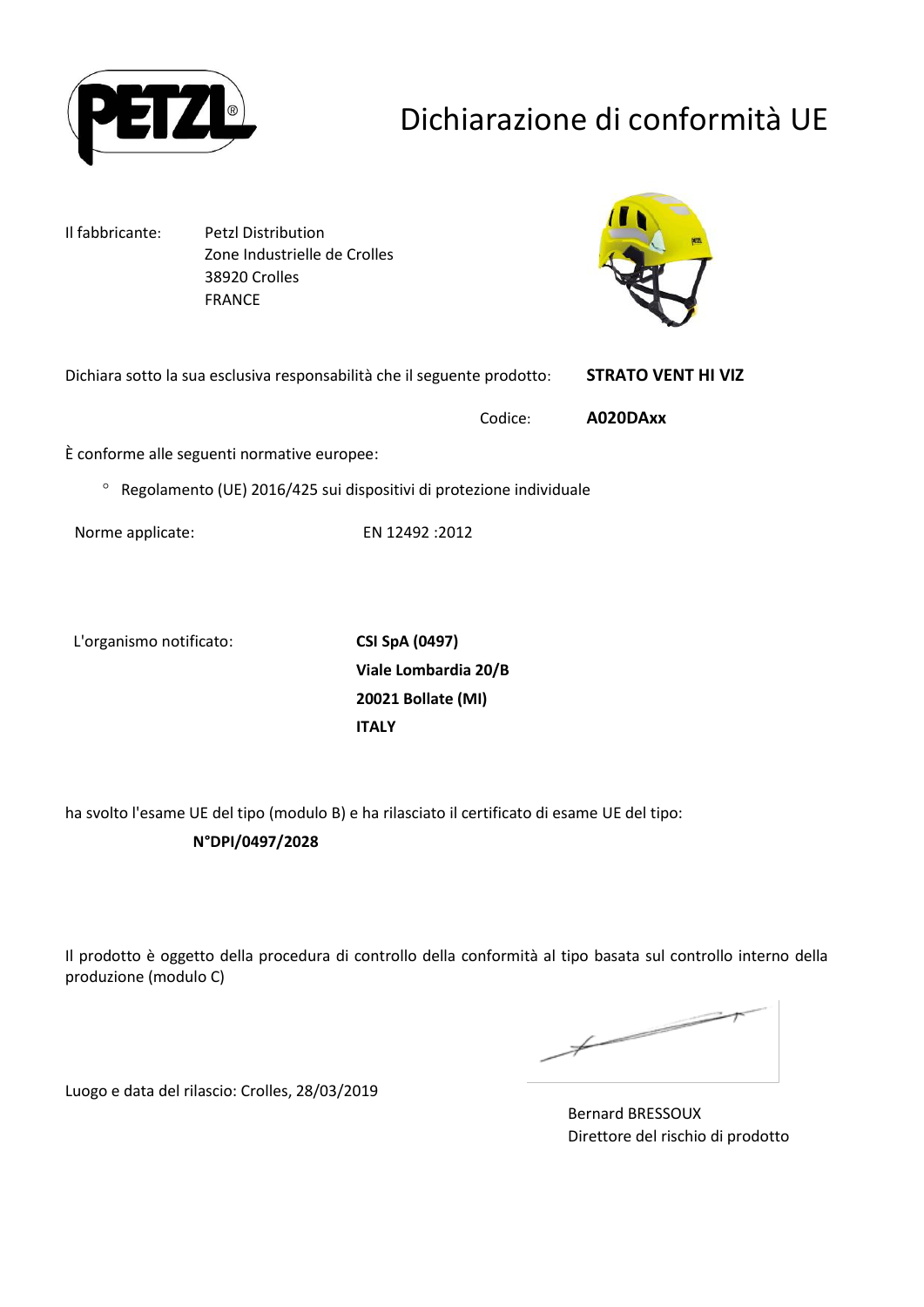

## Declaración de conformidad UE

El fabricante: Petzl Distribution Zone Industrielle de Crolles 38920 Crolles FRANCE



Declara bajo su única responsabilidad que el producto siguiente: **STRATO VENT HI VIZ**

Referencia: **A020DAxx**

Es conforme con la siguiente legislación europea:

Reglamento (UE) 2016/425 relativo a los equipos de protección individual

Normas aplicadas: EN 12492 :2012

El organismo notificado: **CSI SpA (0497)**

**Viale Lombardia 20/B 20021 Bollate (MI) ITALY**

ha efectuado el examen UE de tipo (módulo B) y ha expedido el certificado de examen UE de tipo:

#### **N°DPI/0497/2028**

El producto está sometido al procedimiento de seguimiento de la conformidad con el tipo basada en el control interno de la producción (módulo C)

Lugar y fecha de emisión: Crolles, 28/03/2019

Bernard BRESSOUX Director del riesgo del producto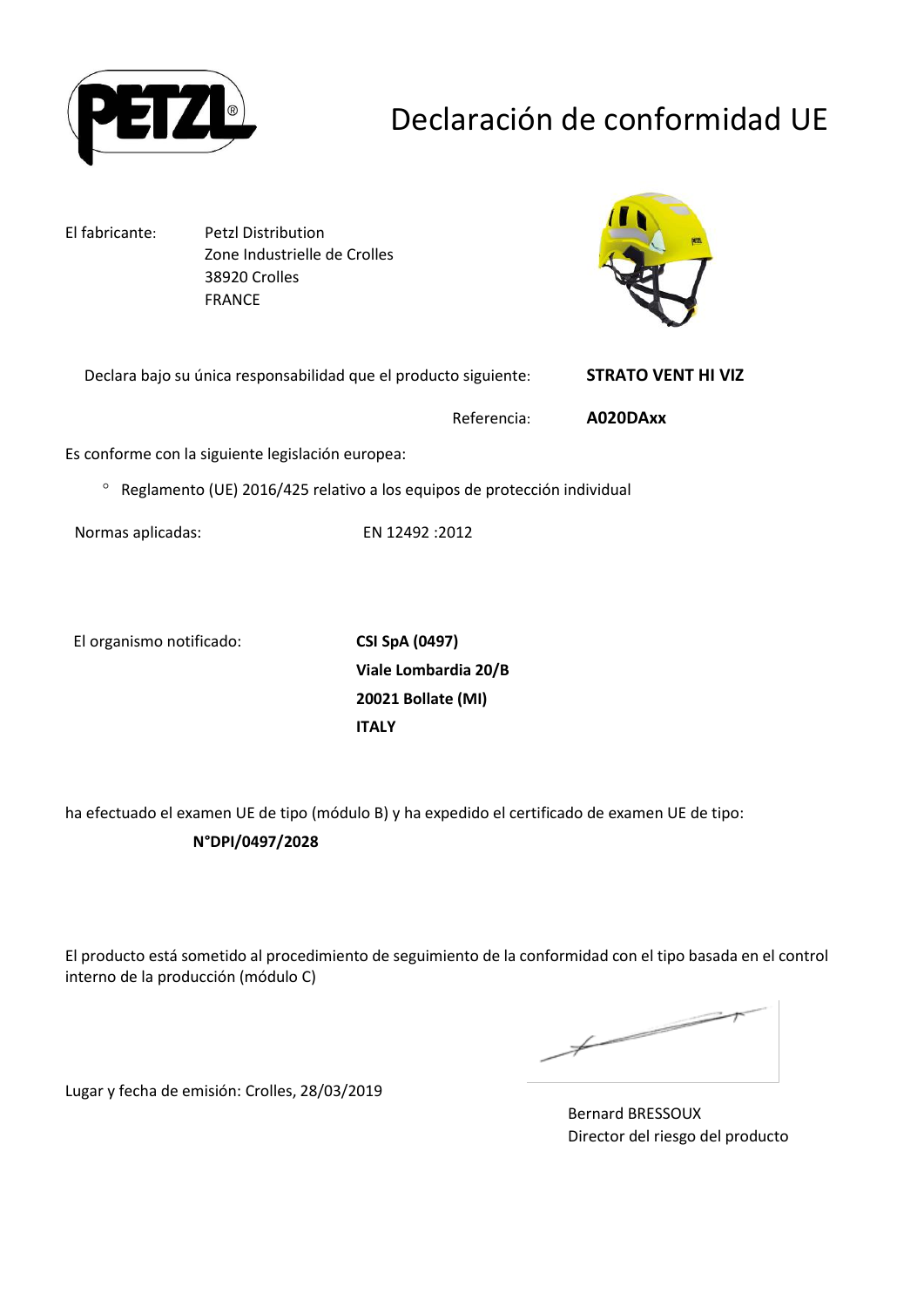

## Declaração UE de conformidade

O Fabricante: Petzl Distribution Zone Industrielle de Crolles 38920 Crolles FRANCE



Declara sob sua exclusiva responsabilidade que o seguinte produto: **STRATO VENT HI VIZ**

Referência: **A020DAxx**

Está em conformidade com a legislação europeia seguinte:

Regulamento (UE) 2016/425 relativo aos equipamentos de proteção individual

Normas aplicadas: EN 12492 :2012

O organismo notificado: **CSI SpA (0497)**

**Viale Lombardia 20/B 20021 Bollate (MI) ITALY**

efectuou o exame UE de tipo (módulo B) e estabeleceu o certificado de exame UE de tipo:

#### **N°DPI/0497/2028**

O produto é submetido ao procedimento de acompanhamento da conformidade com o tipo baseada no controlo interno da produção (módulo C)

Local e data de emissão: Crolles, 28/03/2019

Bernard BRESSOUX Diretor de risco de produto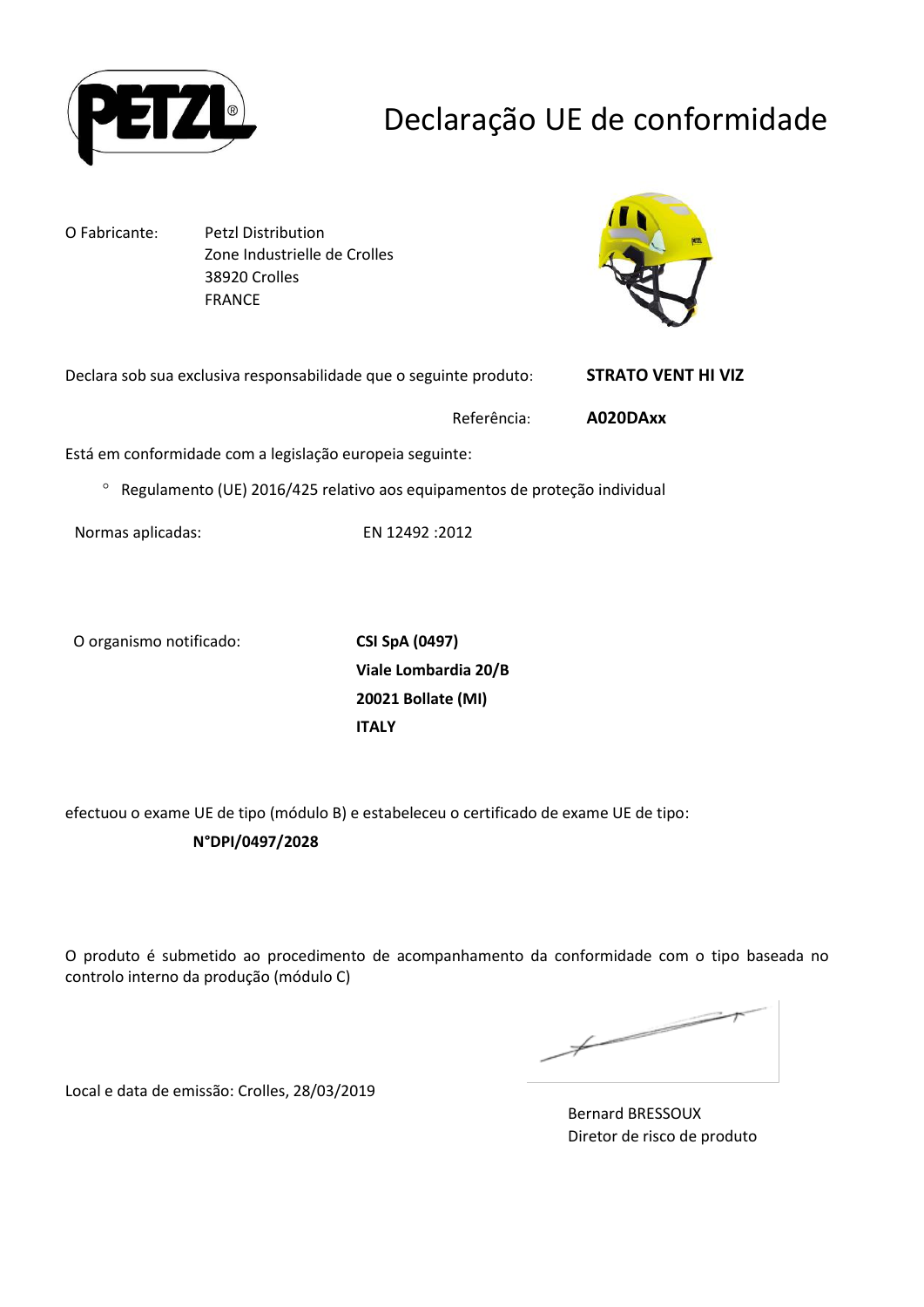

## EU-conformiteitsverklaring

Fabrikant: Petzl Distribution Zone Industrielle de Crolles 38920 Crolles FRANCE



| Verklaart op eigen verantwoording dat het volgende product: | <b>STRATO VENT HI VIZ</b> |
|-------------------------------------------------------------|---------------------------|
|                                                             |                           |

Referentie: **A020DAxx**

Voldoet aan de volgende Europese bepalingen:

Verordening (EU) 2016/425 betreffende persoonlijke beschergsmiddelen

Toegepaste normen: EN 12492 :2012

De aangemelde: **CSI SpA (0497)**

**Viale Lombardia 20/B 20021 Bollate (MI) ITALY**

instantie heeft het EU-typeonderzoek (module B) verricht en het certificaat van het EU-typeonderzoek afgegeven:

#### **N°DPI/0497/2028**

Het product is onderworpen aan de conformiteitsopvolgingsprocedure aangaande de conformiteit met het type op basis van de interne productiecontrole (module C)

Plaats en datum van afgifte: Crolles, 28/03/2019

Bernard BRESSOUX Directeur van risico produkt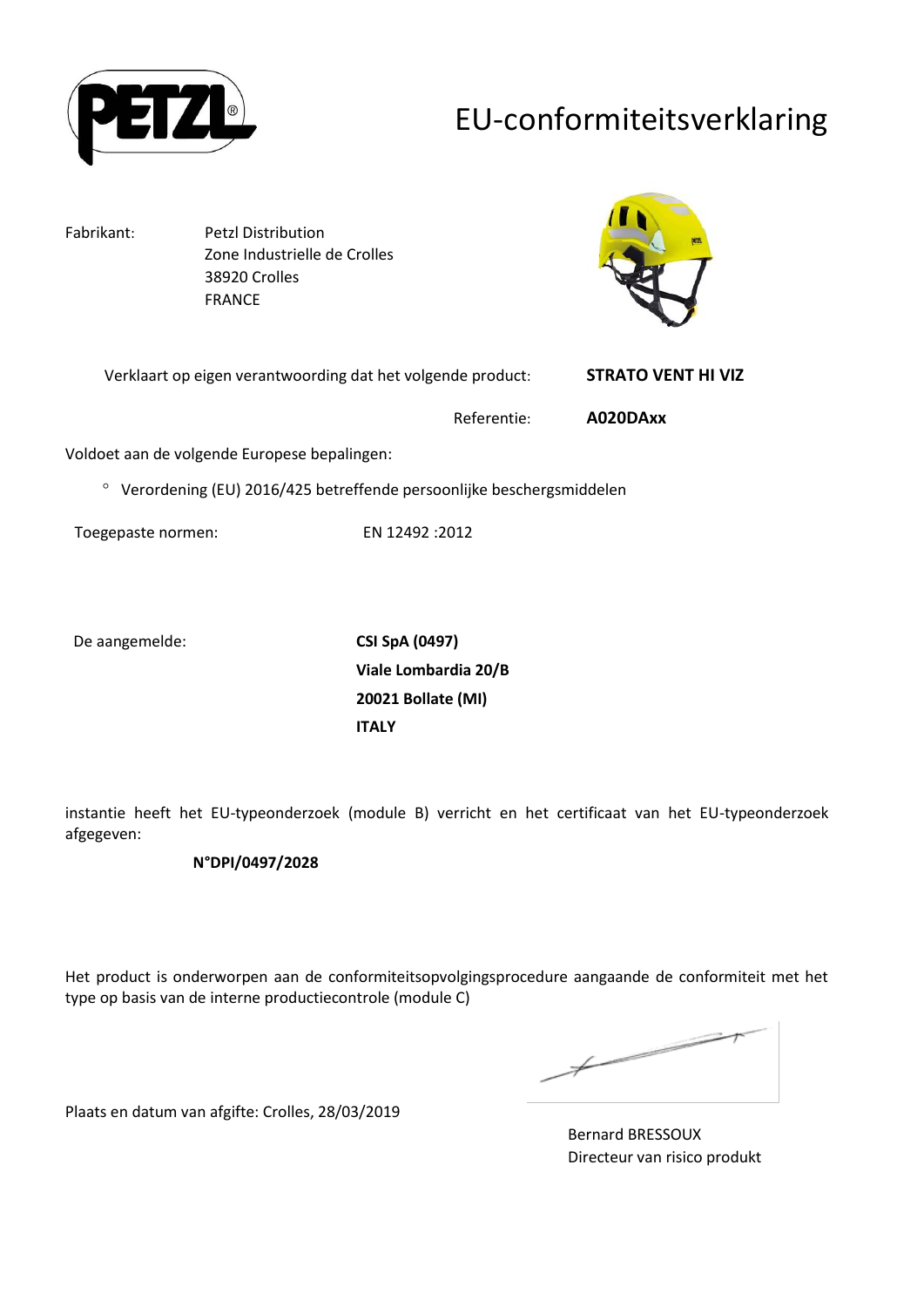

## EU-försäkran om överensstämmelse

Motsvarar

Tillverkare: Petzl Distribution Zone Industrielle de Crolles 38920 Crolles FRANCE



| <b>STRATO VENT HI VIZ</b> | Under eget ansvar, tillkännager att följande produkt:               |                                            |
|---------------------------|---------------------------------------------------------------------|--------------------------------------------|
| A020DAxx                  | Produkt referens:                                                   |                                            |
|                           |                                                                     | Aotsvarar följande Europeisk lagstiftning: |
|                           | <sup>o</sup> Förordning (EU) 2016/425 om personlig skyddsutrustning |                                            |
|                           | EN 12492 : 2012                                                     | Standarder som används:                    |

Den anmälda organ: **CSI SpA (0497)**

**Viale Lombardia 20/B 20021 Bollate (MI) ITALY**

har utfört EU typprövning (modul B) och utfärdat EU typintyget:

**N°DPI/0497/2028**

Produkten omfattas av förfarandet för kontroll av överensstämmelse med typ som grundar sig på intern tillverkningskontroll (modul C)

 $\not\vdash$ 

Ort och datum för utfärdande: Crolles, 28/03/2019

Bernard BRESSOUX Direktör för produktrisk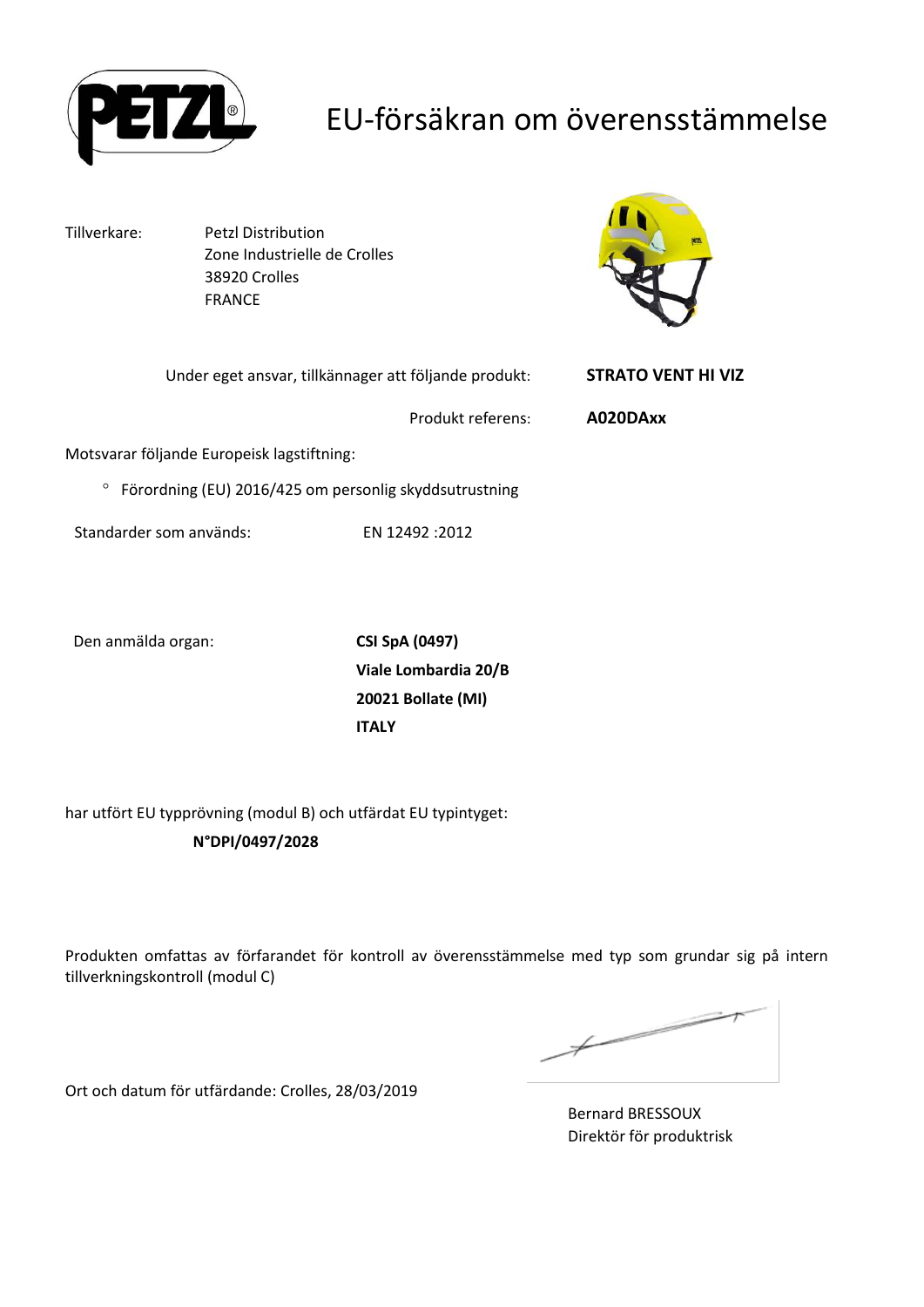

## EU-vaatimustenmukaisuusvakuutus

Valmistaja: Petzl Distribution Zone Industrielle de Crolles 38920 Crolles FRANCE



| vakuuttaa yksinomaan omalla vastuullaan, että seuraava tuote: | <b>STRATO VENT HI VIZ</b> |
|---------------------------------------------------------------|---------------------------|
| Tuotekoodi:                                                   | A020DAxx                  |
| Täyttää seuraavien direktiivien vaatimukset:                  |                           |
| Asetus (EU) 2016/425 henkilönsuojaimista<br>$\circ$           |                           |
| On seuraavien standardien mukainen:<br>EN 12492 :2012         |                           |
|                                                               |                           |

Ilmoitetun laitoksen on: **CSI SpA (0497)**

**Viale Lombardia 20/B 20021 Bollate (MI) ITALY**

suorittava taho on tehnyt EU:n tyyppitarkastuksen (moduuli B) ja on myöntänyt EU:n tyyppitarkastussertifikaatin:

#### **N°DPI/0497/2028**

Tuotteeseen sovelletaan valvontamenettelyä, joka kohdistuu tyyppiä koskevan vaatimuksenmukaisuuden varmistamiseen ja joka perustuu sisäiseen tuotannonvalvontaan (moduuli C)

and the contract of the contract of the contract of the contract of the contract of the contract of the contract of the contract of the contract of the contract of the contract of the contract of the contract of the contra  $\not\!\!\!-\!\!\!-$ 

Antamispaikka ja -päivämäärä: Crolles, 28/03/2019

Bernard BRESSOUX Tuoteriskijohtaja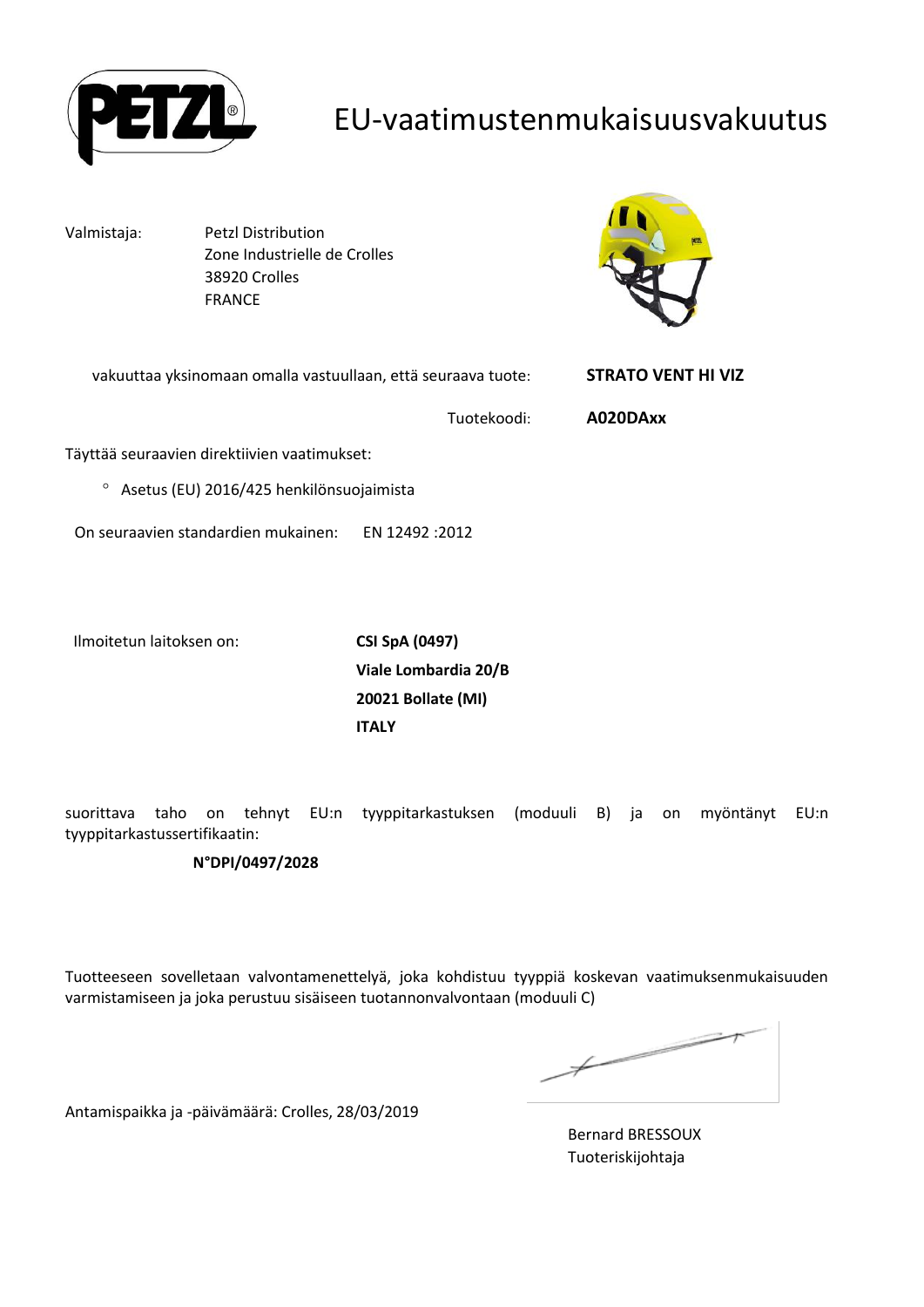

## EU samsvarserklæring

Produsent: Petzl Distribution Zone Industrielle de Crolles 38920 Crolles FRANCE



| Erklærer med fullt ansvar at det følgende produktet:       |                | <b>STRATO VENT HI VIZ</b> |
|------------------------------------------------------------|----------------|---------------------------|
|                                                            | Referanse:     | A020DAxx                  |
| Møter følgende europeiske reguleringer:                    |                |                           |
| $\circ$<br>EU regulativ 2016/425 for personlig verneutstyr |                |                           |
| Gjeldende standarder:                                      | EN 12492 :2012 |                           |

Det tekniske kontrollorganet: **CSI SpA (0497)**

**Viale Lombardia 20/B 20021 Bollate (MI) ITALY**

har utført EU typekontroll (modul B) og har etablert EU typekontroll sertifikat: **N°DPI/0497/2028**

Produktet er underlagt monitoreringsprosedyrer for konformitet for type basert på intern produksjonskontroll (modul C)

 $\not\hspace{-1.8mm}$ 

Sted og dato for utstedelse: Crolles, 28/03/2019

Bernard BRESSOUX Produktrisiko Direktør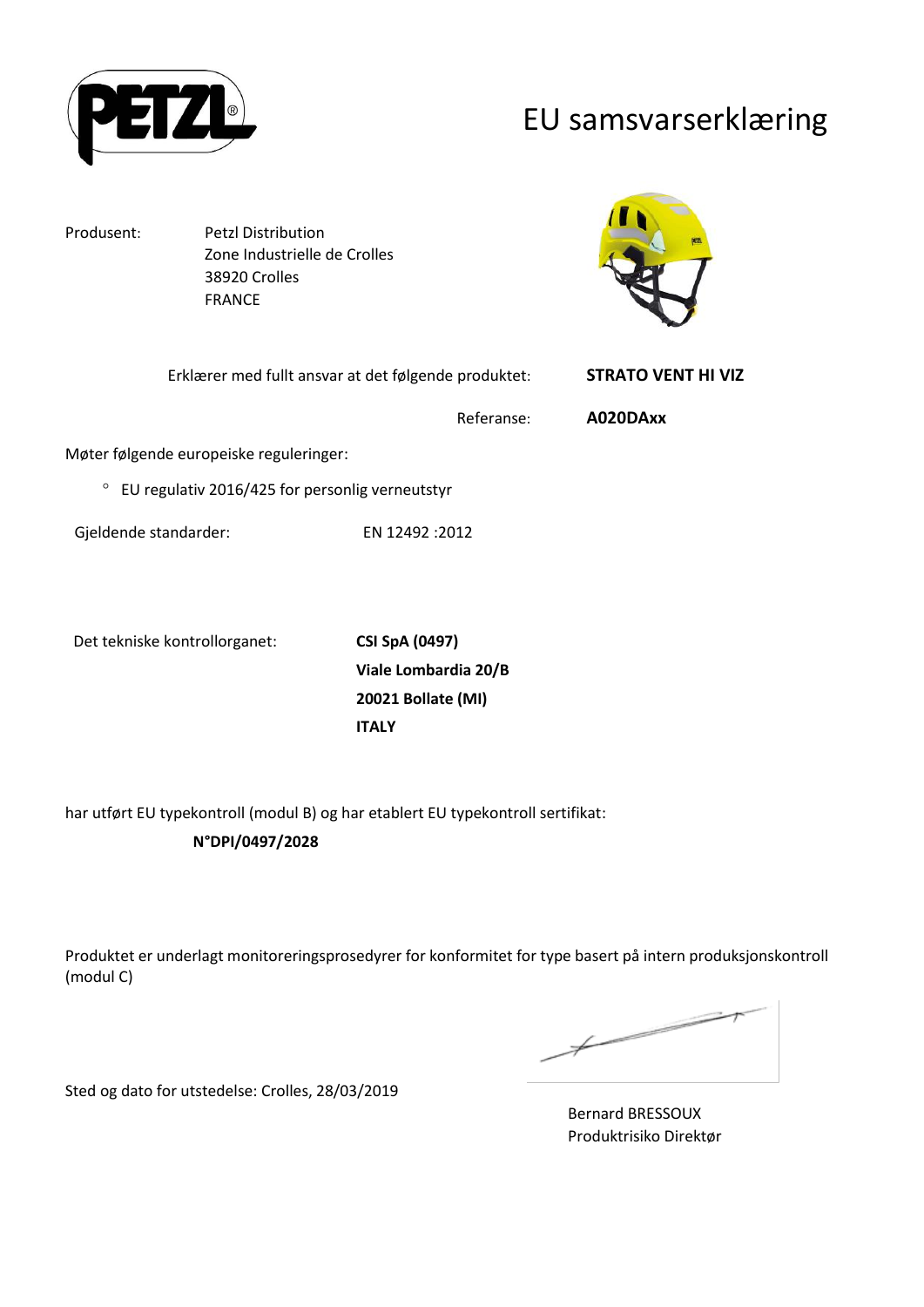

# EU prohlášení o shodě

Výrobce: Petzl Distribution Zone Industrielle de Crolles 38920 Crolles FRANCE



| Prohlašuje, na svoji plnou odpovědnost, že následující produkt: |                  | <b>STRATO VENT HI VIZ</b> |
|-----------------------------------------------------------------|------------------|---------------------------|
|                                                                 | Kódové označení: | A020DAxx                  |

Splňuje následující Evropské směrnice:

Tento produkt splňuje Nařízení (EU) 2016/425 o osobních ochranných prostředcích

Aplikované normy: EN 12492 :2012

Oznámená instituce: **CSI SpA (0497)**

**Viale Lombardia 20/B 20021 Bollate (MI) ITALY**

provedla přezkoušení typu EU (modul B) a vydala certifikát EU o přezkoušení typu: **N°DPI/0497/2028**

Výrobek podléhá postupu pro kontrolu shody s typem na základě vnitřní kontroly výroby (modul C)

 $\overbrace{\phantom{aaaaa}}^{x}$ 

Místo a datum vydání: Crolles, 28/03/2019

Bernard BRESSOUX Ředitel rizik produktů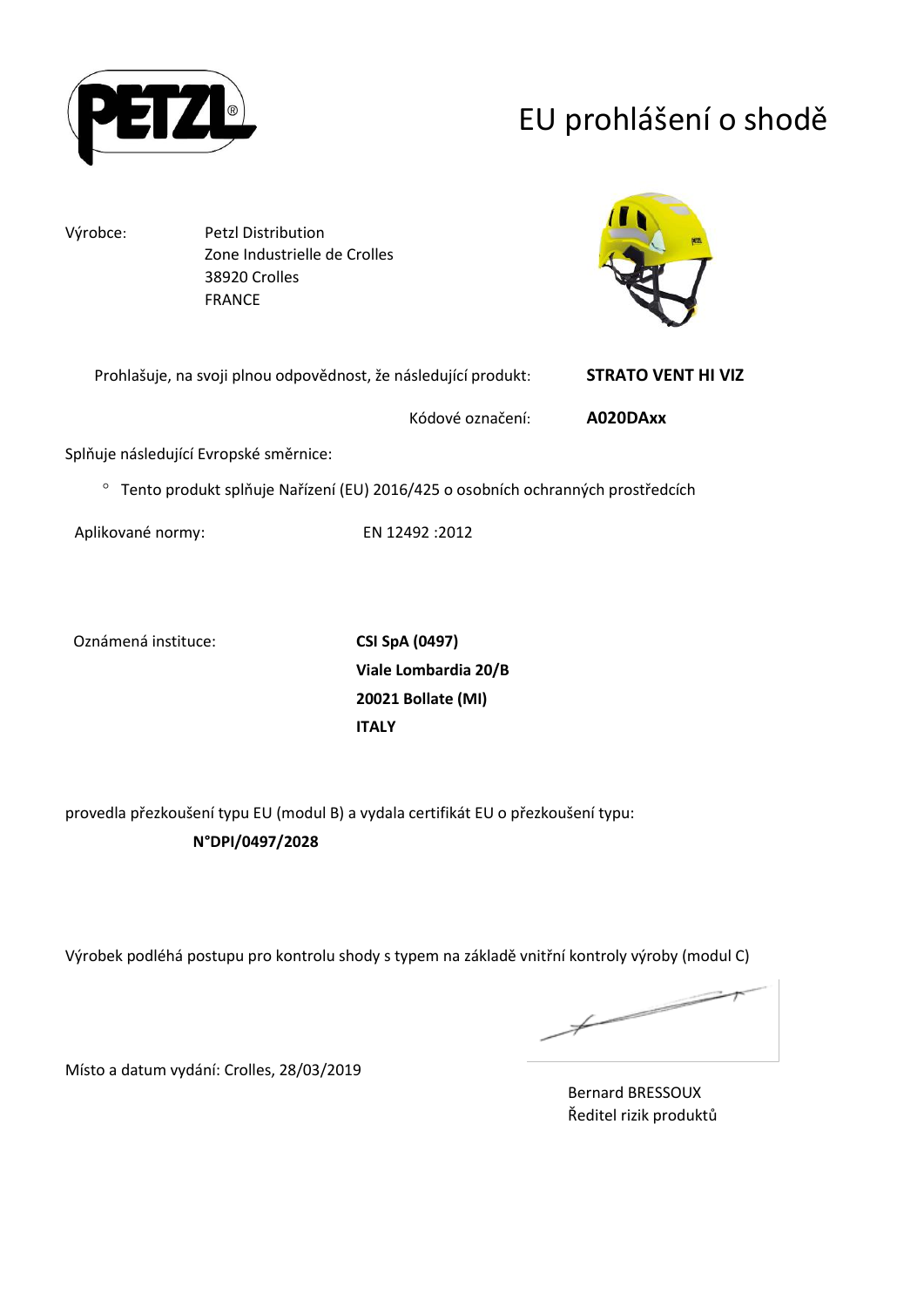

## Deklaracja zgodności UE

Producent: Petzl Distribution Zone Industrielle de Crolles 38920 Crolles FRANCE



| Deklaruje na swoją wyłączną odpowiedzialność, że następujący produkt:             |      | <b>STRATO VENT HI VIZ</b> |
|-----------------------------------------------------------------------------------|------|---------------------------|
|                                                                                   | Kod: | A020DAxx                  |
| Jest zgodny z następującym prawodawstwem europejskim:                             |      |                           |
| <sup>o</sup> Rozporządzenie (UE) 2016/425 w sprawie środków ochrony indywidualnej |      |                           |

Zastosowane normy: EN 12492 :2012

Jednostka notyfikowana: **CSI SpA (0497)**

**Viale Lombardia 20/B 20021 Bollate (MI) ITALY**

przeprowadziła badanie typu UE (moduł B) i wydała certyfikat badania typu UE: **N°DPI/0497/2028**

Produkt podlega procedurze zgodności z typem w oparciu o wewnętrzną kontrolę produkcji (moduł C)

 $\overbrace{\phantom{aaaaa}}^{x}$ 

Miejsce i data wydania: Crolles, 28/03/2019

Bernard BRESSOUX Dyrektor ryzyka produktu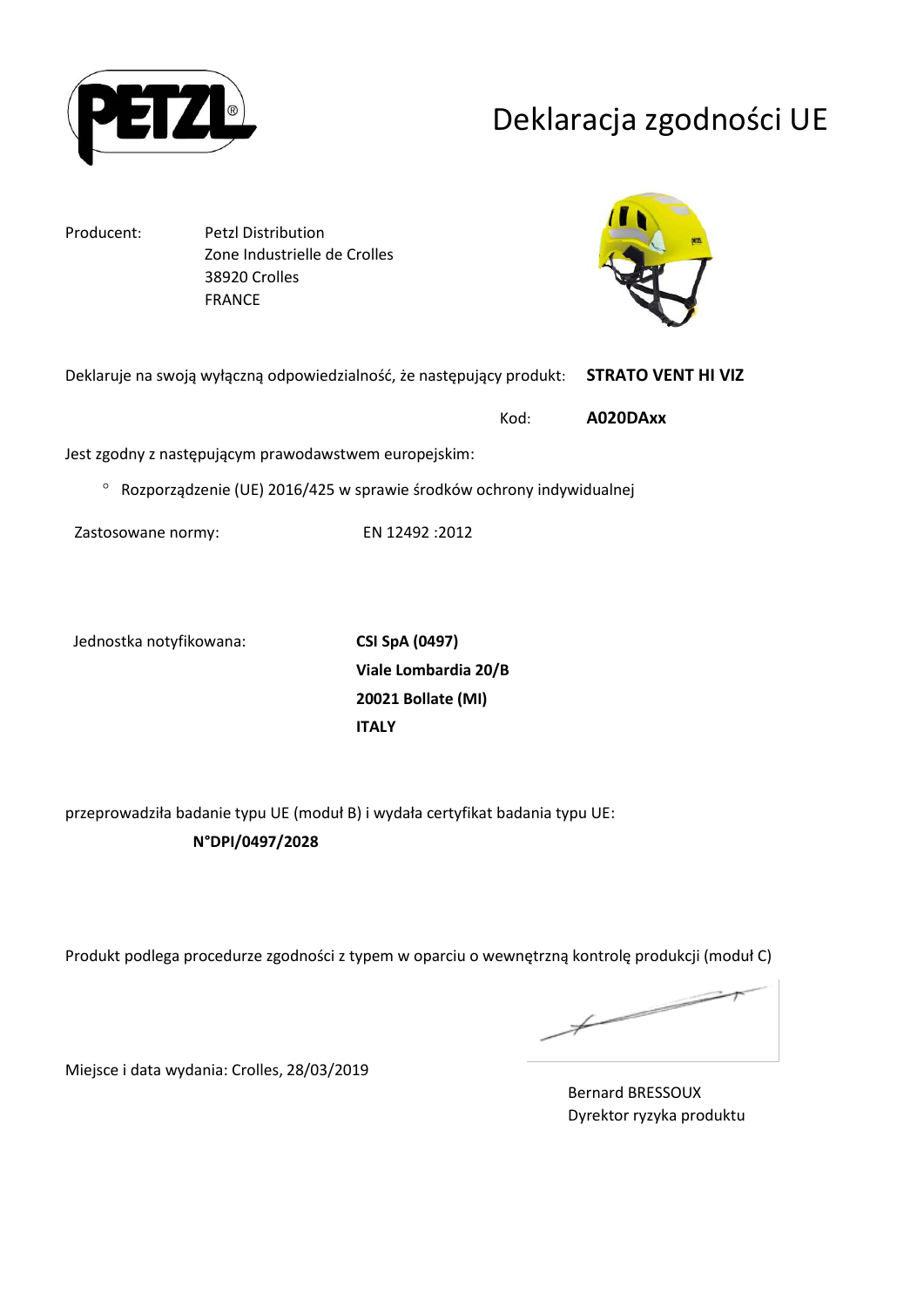

## EU izjava o skladnosti

Proizvajalec: Petzl Distribution

Zone Industrielle de Crolles 38920 Crolles FRANCE



| S polno odgovornostjo izjavlja, da izdelek:                 | <b>STRATO VENT HI VIZ</b> |
|-------------------------------------------------------------|---------------------------|
| Oznaka izdelka:                                             | A020DAxx                  |
| Ustreza naslednjim evropskim predpisom:                     |                           |
| <sup>o</sup> Uredba (EU) 2016/425 o osebni varovalni opremi |                           |

Priglašeni organ: **CSI SpA (0497)**

**Viale Lombardia 20/B 20021 Bollate (MI) ITALY**

je opravil EU-pregled tipa (modul B) in izdal certifikat o EU-pregledu tipa:

### **N°DPI/0497/2028**

Veljavni standardi: EN 12492 :2012

Izdelek je predmet postopka spremljanja stanja za skladnost s tipom na podlagi notranjega nadzora proizvodnje (modul C)

 $\not\hspace{-1.2mm}$ 

Kraj in datum izdaje: Crolles, 28/03/2019

Bernard BRESSOUX Direktor tveganj proizvode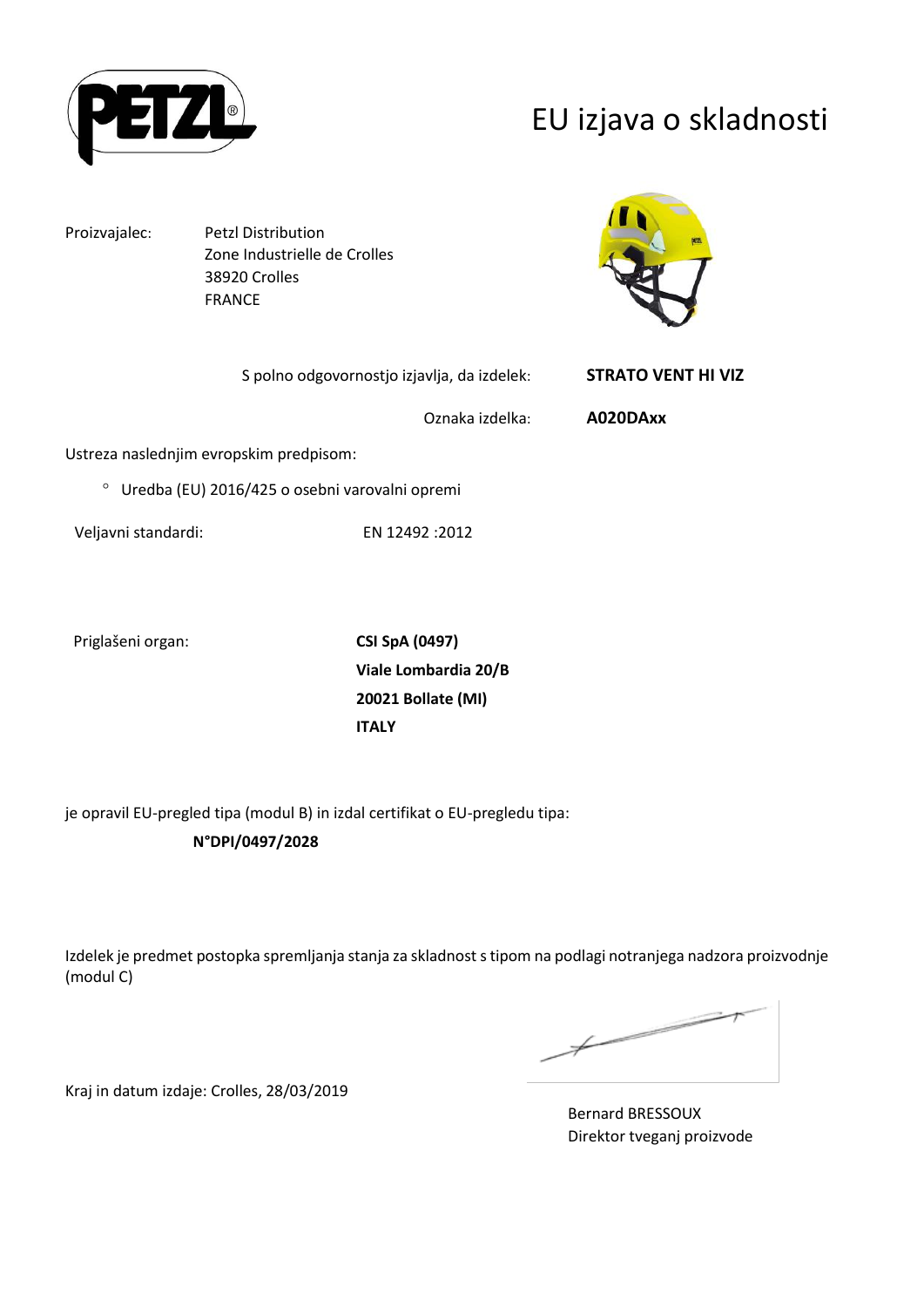

# EU megfelelőségi nyilatkozat

A gyártó: Petzl Distribution Zone Industrielle de Crolles 38920 Crolles FRANCE



| Ezúton nyilatkozik, hogy a következő termék: |                                             | <b>STRATO VENT HI VIZ</b> |          |
|----------------------------------------------|---------------------------------------------|---------------------------|----------|
|                                              |                                             | Cikkszám:                 | A020DAxx |
|                                              | Megfelel a következő európai szabványoknak: |                           |          |

2016/425 számú (EU) rendelet az egyéni védőeszközökről

Alaklamazandó előírások: EN 12492 :2012

A notifikált szervezet: **CSI SpA (0497)**

**Viale Lombardia 20/B 20021 Bollate (MI) ITALY**

elvégzi az EU-típusvizsgálatot (B. modul) és kiállítja az EU minőségtanúsítványt: **N°DPI/0497/2028**

Ezt követően a terméket belső gyártásellenőrzésen alapuló típusmegfelelőségi vizsgálatnak vetik alá (C. Modul)

 $\overbrace{\phantom{aaaaa}}^{ }$ 

A kiállítás helye és dátuma: Crolles, 28/03/2019

Bernard BRESSOUX Termék kockázati igazgató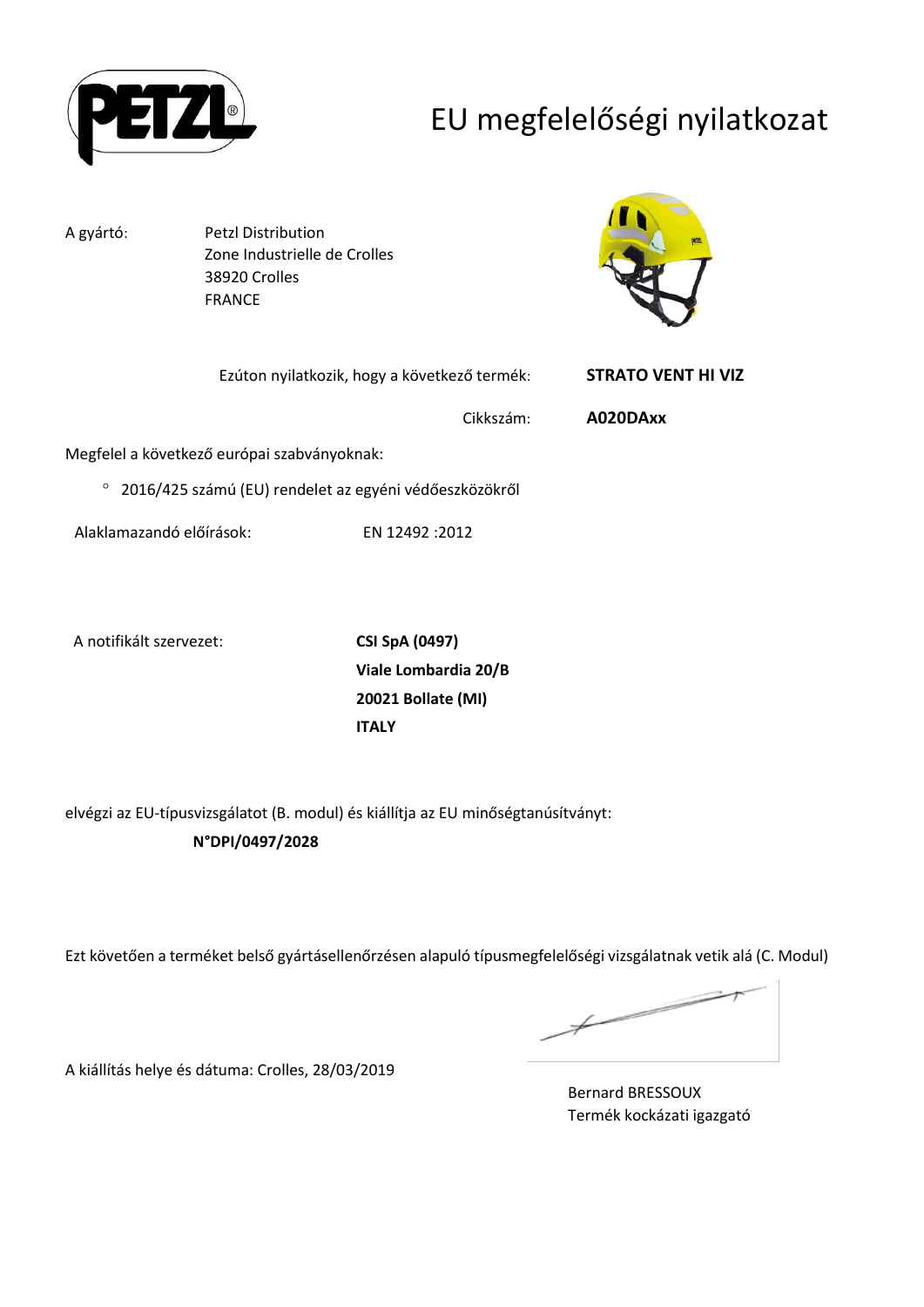

## Декларация ЕС за съответствие

Производителят: Petzl Distribution Zone Industrielle de Crolles 38920 Crolles FRANCE



| Декларира под своя лична отговорност, че продуктът:            | <b>STRATO VENT HI VIZ</b> |
|----------------------------------------------------------------|---------------------------|
| Референтен номер:                                              | A020DAxx                  |
| Е в съответствие със следните европейски нормативни документи: |                           |
| • Регламент (ЕС) 2016/425 относно личните предпазни средства   |                           |
|                                                                |                           |

Приложими стандарти: EN 12492 :2012

Нотифицираният орган: **CSI SpA (0497)**

**Viale Lombardia 20/B 20021 Bollate (MI) ITALY**

е осъществил изследване ЕС на типа (модул В) и е издал сертификат за изпитание ЕС на типа:

**N°DPI/0497/2028**

Продуктът е преминал процедура за изследване на типа въз основа на вътрешен производствен контрол (модул С)

 $\not\hspace{-1.2mm}$ 

място и дата на издаване: Crolles, 28/03/2019

Bernard BRESSOUX директор на риска за продукти